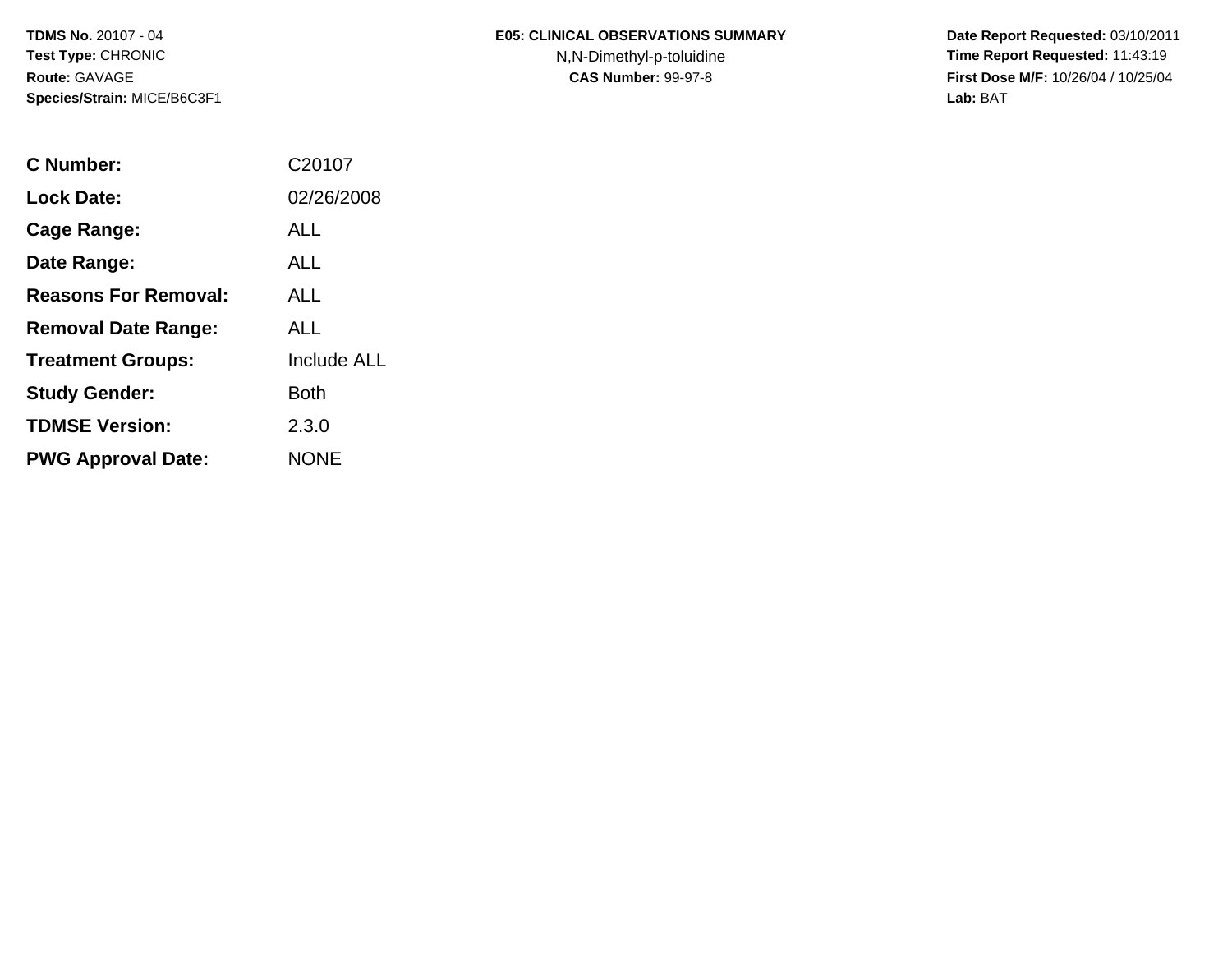**Species/Strain:** MICE/B6C3F1

#### **E05: CLINICAL OBSERVATIONS SUMMARY**

N,N-Dimethyl-p-toluidine

 **Date Report Requested:** 03/10/2011 **Time Report Requested:** 11:43:19 **First Dose M/F:** 10/26/04 / 10/25/04 Lab: BAT **Lab:** BAT

| <b>SEX: MALE</b>             |                 | <b>WEEK: 105</b>         |                |                          |                |                        |                |                   |
|------------------------------|-----------------|--------------------------|----------------|--------------------------|----------------|------------------------|----------------|-------------------|
|                              | 0 MG/KG         |                          | 6 MG/KG        |                          | 20 MG/KG       |                        | 60 MG/KG       |                   |
| <b>OBSERVATION</b>           | <b>CURRENT*</b> | TOTAL+                   | <b>CURRENT</b> | <b>TOTAL</b>             | <b>CURRENT</b> | <b>TOTAL</b>           | <b>CURRENT</b> | <b>TOTAL</b>      |
| <b>Diarrhea</b>              | 0/0             | 0/50                     | 0/0            | 0/50                     | 0/0            | 1/50<br>DAY 673        | 0/0            | 0/50              |
| <b>Eye Abnormality</b>       | 0/0             | $5/50$<br>DAY 533        | 0/0            | $2/50$<br><b>DAY 477</b> | 0/0            | 1/50<br>DAY 365        | 0/0            | 1/50<br>DAY 673   |
| <b>Mass</b><br>Appendage     | 0/0             | 1/50<br><b>DAY 701</b>   | 0/0            | 1/50<br>DAY 617          | 0/0            | 0/50                   | 0/0            | 0/50              |
| <b>Mass</b><br>Head          | 0/0             | $2/50$<br>DAY 617        | 0/0            | $2/50$<br>DAY 589        | 0/0            | 1/50<br><b>DAY 701</b> | 0/0            | 1/50<br>DAY 645   |
| <b>Mass</b><br>Torso/Dorsal  | 0/0             | 0/50                     | 0/0            | 0/50                     | 0/0            | 1/50<br>DAY 561        | 0/0            | 0/50              |
| <b>Mass</b><br>Torso/Ventral | 0/0             | 7/50<br><b>DAY 477</b>   | 0/0            | 6/50<br><b>DAY 281</b>   | 0/0            | 7/50<br>DAY 449        | 0/0            | $5/50$<br>DAY 505 |
| <b>Nasal/Eye Discharge</b>   | 0/0             | $2/50$<br>DAY 617        | 0/0            | 1/50<br><b>DAY 701</b>   | 0/0            | 0/50                   | 0/0            | 0/50              |
| <b>Ruffled Fur</b>           | 0/0             | $3/50$<br><b>DAY 533</b> | 0/0            | 4/50<br>DAY 533          | 0/0            | 4/50<br>DAY 589        | 0/0            | $1/50$<br>DAY 561 |

\* ANIMALS WITH OBSERVATION IN CURRENT PERIOD / TOTAL ANIMALS OBSERVED IN CURRENT PERIOD (WITHIN 30 DAYS OF RUN DATE)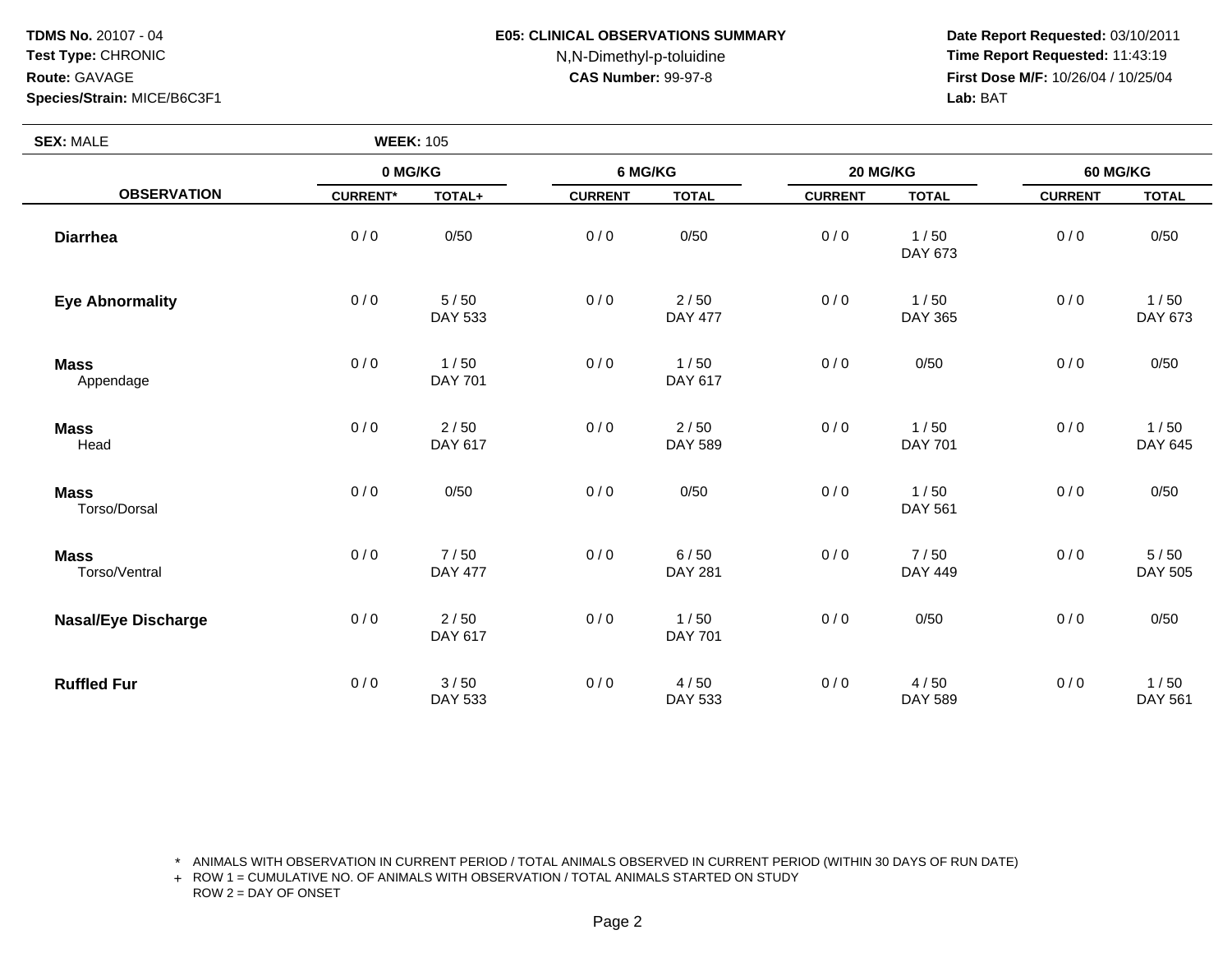## **Species/Strain:** MICE/B6C3F1

#### **E05: CLINICAL OBSERVATIONS SUMMARY**

# N,N-Dimethyl-p-toluidine

 **Date Report Requested:** 03/10/2011 **Time Report Requested:** 11:43:19 **First Dose M/F:** 10/26/04 / 10/25/04 Lab: BAT **Lab:** BAT

| <b>SEX: MALE</b>                      |                 | <b>WEEK: 105</b>      |                |                        |                |                 |                 |                 |
|---------------------------------------|-----------------|-----------------------|----------------|------------------------|----------------|-----------------|-----------------|-----------------|
|                                       | 0 MG/KG         |                       | 6 MG/KG        |                        | 20 MG/KG       |                 | <b>60 MG/KG</b> |                 |
| <b>OBSERVATION</b>                    | <b>CURRENT*</b> | TOTAL+                | <b>CURRENT</b> | <b>TOTAL</b>           | <b>CURRENT</b> | <b>TOTAL</b>    | <b>CURRENT</b>  | <b>TOTAL</b>    |
| <b>Thin</b>                           | 0/0             | 0/50                  | 0/0            | 2/50<br>DAY 533        | 0/0            | 6/50<br>DAY 589 | 0/0             | 1/50<br>DAY 561 |
| <b>Ulcer/Abscess</b><br>Head          | 0/0             | 3/50<br><b>DAY 85</b> | 0/0            | 1/50<br><b>DAY 85</b>  | 0/0            | 1/50<br>DAY 617 | 0/0             | 1/50<br>DAY 673 |
| <b>Ulcer/Abscess</b><br>Torso/Dorsal  | 0/0             | 1/50<br>DAY 645       | 0/0            | 0/50                   | 0/0            | 1/50<br>DAY 561 | 0/0             | 1/50<br>DAY 673 |
| Ulcer/Abscess<br>Torso/Lateral        | 0/0             | 0/50                  | 0/0            | 0/50                   | 0/0            | 0/50            | 0/0             | 1/50<br>DAY 673 |
| <b>Ulcer/Abscess</b><br>Torso/Ventral | 0/0             | 0/50                  | 0/0            | 2/50<br><b>DAY 505</b> | 0/0            | 0/50            | 0/0             | 0/50            |

\*\*\*END OF MALE DATA\*\*\*

\* ANIMALS WITH OBSERVATION IN CURRENT PERIOD / TOTAL ANIMALS OBSERVED IN CURRENT PERIOD (WITHIN 30 DAYS OF RUN DATE)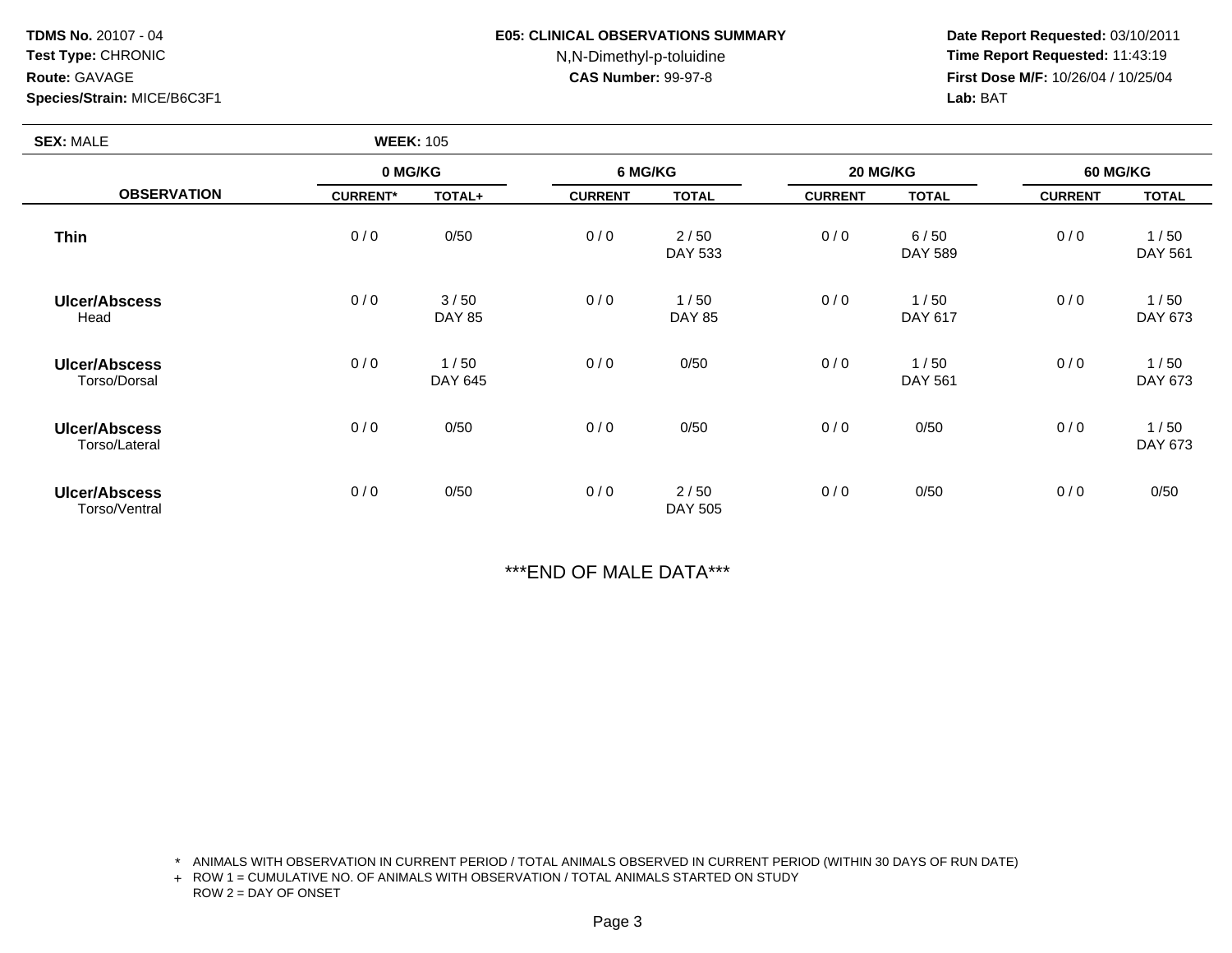**Species/Strain:** MICE/B6C3F1

## **E05: CLINICAL OBSERVATIONS SUMMARY**

N,N-Dimethyl-p-toluidine

 **Date Report Requested:** 03/10/2011 **Time Report Requested:** 11:43:19 **First Dose M/F:** 10/26/04 / 10/25/04 Lab: BAT **Lab:** BAT

| <b>SEX: FEMALE</b>           | <b>WEEK: 105</b> |                          |                |                   |                |                        |                 |                        |
|------------------------------|------------------|--------------------------|----------------|-------------------|----------------|------------------------|-----------------|------------------------|
|                              | 0 MG/KG          |                          | 6 MG/KG        |                   | 20 MG/KG       |                        | <b>60 MG/KG</b> |                        |
| <b>OBSERVATION</b>           | <b>CURRENT*</b>  | TOTAL+                   | <b>CURRENT</b> | <b>TOTAL</b>      | <b>CURRENT</b> | <b>TOTAL</b>           | <b>CURRENT</b>  | <b>TOTAL</b>           |
| <b>Abnormal Breathing</b>    | 0/0              | 0/50                     | 0/0            | 0/50              | 0/0            | 0/50                   | 0/0             | 1/50<br>DAY 645        |
| <b>Diarrhea</b>              | 0/0              | 0/50                     | 0/0            | $2/50$<br>DAY 505 | 0/0            | 2/50<br>DAY 505        | 0/0             | 0/50                   |
| <b>Eye Abnormality</b>       | 0/0              | 0/50                     | 0/0            | 0/50              | 0/0            | 1/50<br><b>DAY 477</b> | 0/0             | 1/50<br>DAY 505        |
| <b>Mass</b><br>Appendage     | 0/0              | 1/50<br>DAY 617          | 0/0            | 1/50<br>DAY 505   | 0/0            | 2/50<br>DAY 505        | 0/0             | 0/50                   |
| <b>Mass</b><br>Head          | 0/0              | 0/50                     | 0/0            | 0/50              | 0/0            | $2/50$<br>DAY 645      | 0/0             | 1/50<br>DAY 645        |
| <b>Mass</b><br>Torso/Dorsal  | 0/0              | 0/50                     | 0/0            | 0/50              | 0/0            | 0/50                   | 0/0             | 1/50<br><b>DAY 701</b> |
| <b>Mass</b><br>Torso/Lateral | 0/0              | 1/50<br>DAY 645          | 0/0            | 1/50<br>DAY 701   | 0/0            | 1/50<br><b>DAY 701</b> | 0/0             | 0/50                   |
| <b>Mass</b><br>Torso/Ventral | 0/0              | $1/50$<br><b>DAY 477</b> | 0/0            | 1/50<br>DAY 645   | 0/0            | 1/50<br>DAY 645        | 0/0             | 0/50                   |

\* ANIMALS WITH OBSERVATION IN CURRENT PERIOD / TOTAL ANIMALS OBSERVED IN CURRENT PERIOD (WITHIN 30 DAYS OF RUN DATE)